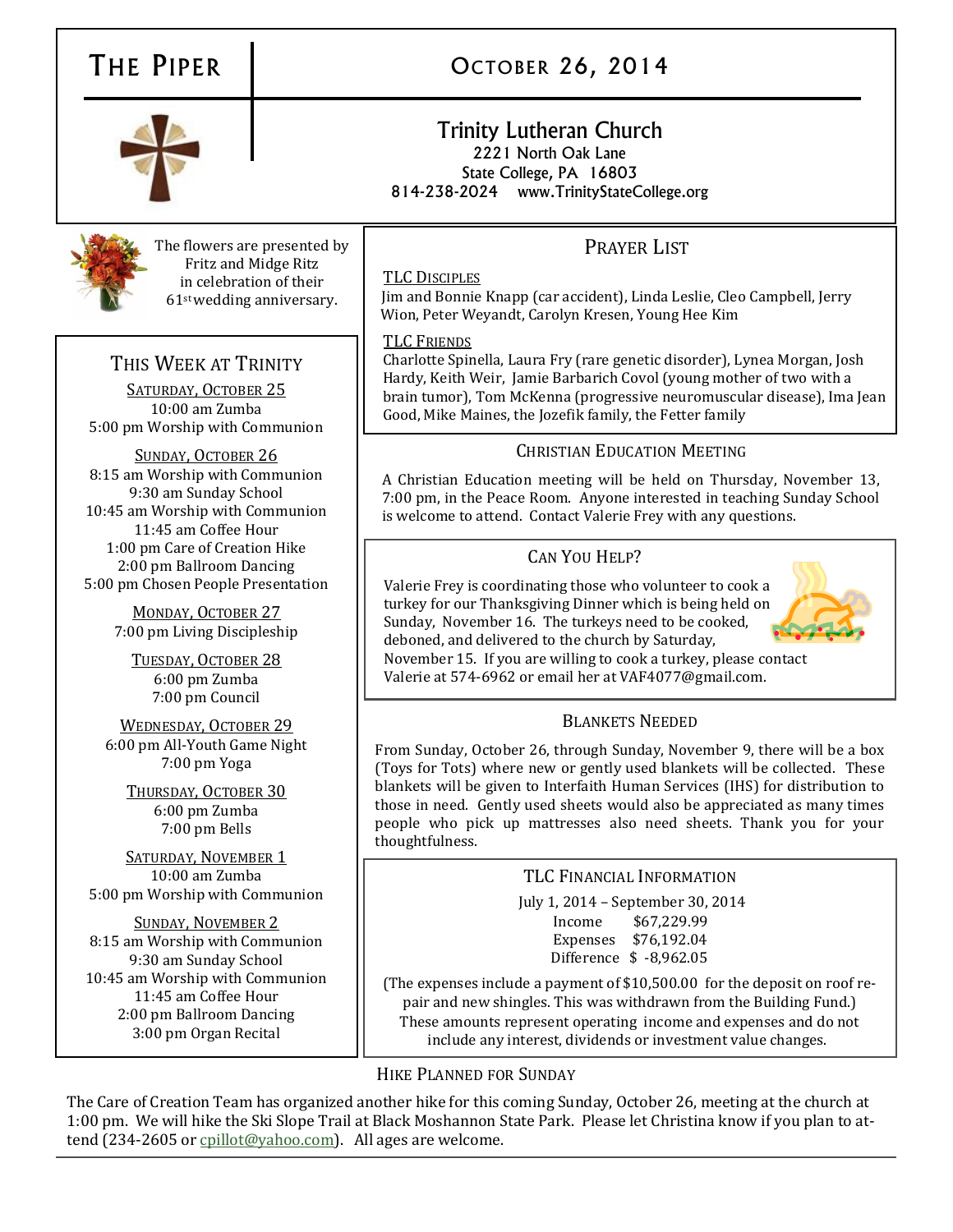#### **TRINITY IS TURNING 50! We need your BIG ideas for Trinity's 50th Anniversary (NOV. 2015 – NOV. 2016)!**

**Trinity is Turning 50!** Please submit your birthday celebration

ideas! Drop your ideas in the BIG Idea Box at Church, or follow this link to our website, and submit your ideas online: [http://trinitystatecollege.org/news-and](http://trinitystatecollege.org/news-and-events/50th-anniversary-2015-2016/)[events/50th-anniversary-2015-2016/.](http://trinitystatecollege.org/news-and-events/50th-anniversary-2015-2016/)



Submit as many ideas as you want, **by October 31!**



#### A MUSICAL CELEBRATION

Please join in my celebration of 50 years of playing the organ in various local churches as I present a concert of classical and sacred music. The concert will be held on Sunday, November 2, 3:00 pm, at Trinity. Alfred Fedak, a renowned organist, has written a piece espe-

cially for my anniversary which I will be debuting at the concert. I am looking forward to sharing this music with you.

Praise God With Music!

Jim

## TLC BELL RINGERS NEEDED FOR THE IHS WISHING WELL CAMPAIGN.

Our date to ring bells is Saturday, December 6, 2014, from  $10:00$  am through  $9:00$  pm. There is a sign-up sheet on the Fellowship Hall door. The deadline to sign-up is Sunday, November 9. Singers and other musicians are always welcome. If you would like to ring bells, but are not available on this date, there are many times available at the Corner Room. Go to [www.ihs-centrecounty.org](http://www.ihs-centrecounty.org) to sign up. As always, thanks for your support.

~Esther Lauchle

## YOGA CLASSES

Need to find ways to relax? Interested in toning your body and feeling more centered? Like to meditate but not sure how or need a new approach? Yoga classes offer participants ways to address these and other aspects of a person. Yoga is a form of meditation involving the mind, body and spirit. It is not a form of religion and does not conflict with our Christian faith or practice. To the contrary, yoga can help you focus spiritually. Classes meet on Wednesday night in Fellowship Hall, 7:00 - 9:00 pm. Beginners and new students are welcomed. No fee. Contact Christina Pillot for more details.

## CHOSEN PEOPLE MINISTRIES COMING TO TRINITY

Chosen People Ministries is an over one-hundredyear-old mission that was founded in 1894 by Leopold Cohn, a Hungarian rabbi who came to believe that Jesus was the Messiah of Israel. From humble beginnings in Brooklyn, New York, Chosen People Ministries has grown into a worldwide ministry with outreach centers in Argentina, Australia, Canada, England, France, Germany, Israel, Mexico, Ukraine and the United States.

Throughout its long history, Chosen People Ministries has been unwavering in its commitment to bring the Gospel message of salvation in Jesus, "to the Jew first and to the Gentile" throughout the world. In stressing the Jewish roots of Christian faith, Chosen People Ministries hopes to make the message of the Messiah more accessible to Jewish people and also to help Christian believers achieve a greater appreciation of the Jewish basis of their own faith.

Brian Crawford, a representative of CPM, will present the program, Sukkoth/Feast of Ingathering/ Tabernacles, at Trinity on Sunday, October 26, at 5:00 pm.

If you have any questions, please contact Pastor Ron.

Dear Friend of Interfaith Human Services:

We are excited to team up with Hoss's Steak and Sea House to raise money for a very worthy cause. Please consider visiting the Hoss's location listed below on 11/9/2014 to aid us in raising money to benefit Interfaith Human Services.

Print this and present it on **11/9/2014** at Hoss's in **State College.** Hoss's will then donate 20%\* or 25%\*\* of your total check paid to **Interfaith Human Services.**

\*To qualify for the 20% payout, our group must have a minimum of \$300.00 in total pre-tax food and beverage sales.

\*To qualify for the 25% payout, our group must have a minimum of \$1,200.00 in total pre-tax food and beverage sales.

This applies to a one-day, single location, prescheduled event. The purchase of gift cards is not included as part of your organization's community fundraising totals.

#### **DISTRIBUTING INVITATIONS ON HOSS'S PROPERTY IS STRICTLY PROHIBITED AND WILL DISQUALIFY OUR ORGANIZATION!**

Thank you for your cooperation! Group #23536